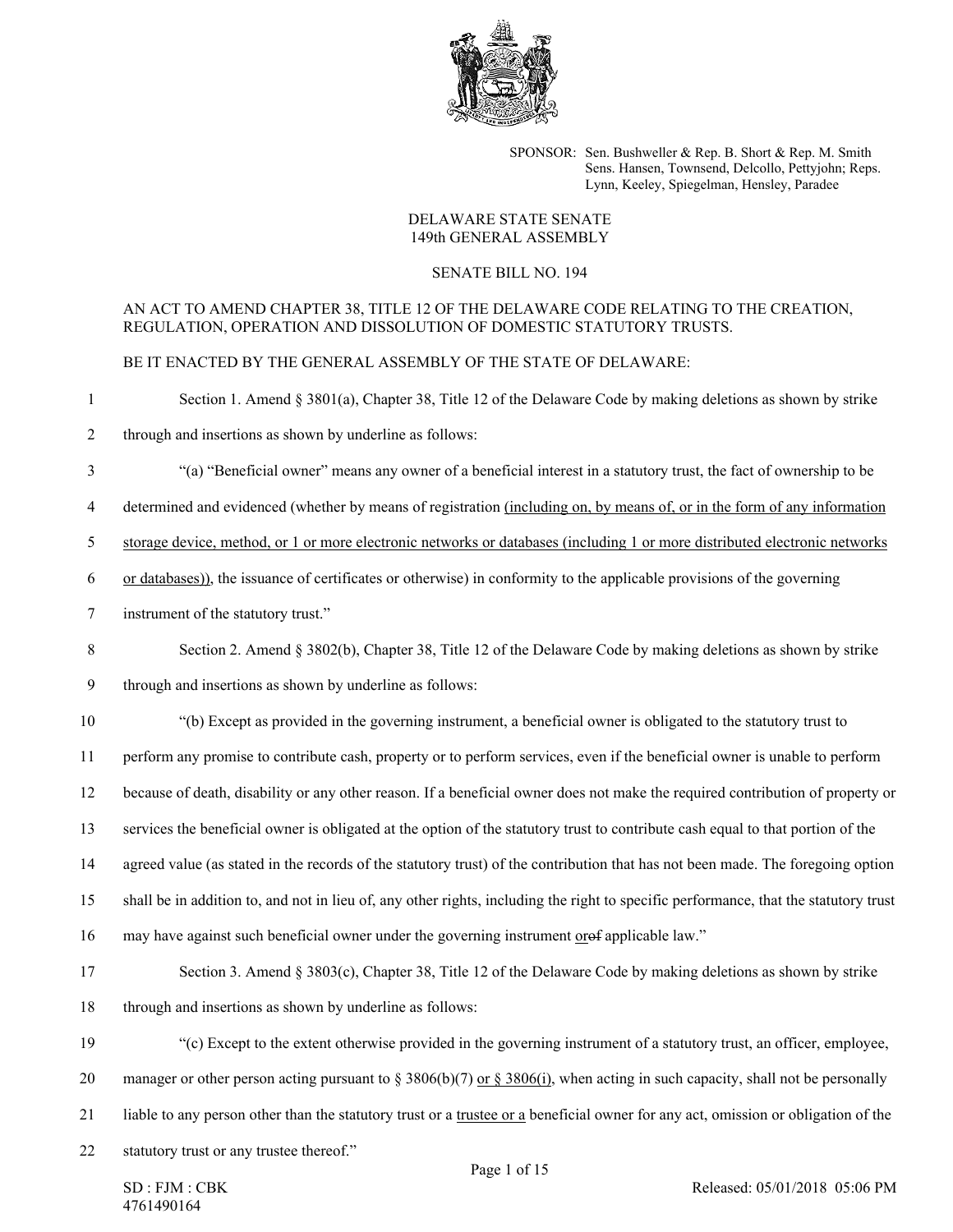23 Section 4. Amend § 3804(a), Chapter 38, Title 12 of the Delaware Code by making deletions as shown by strike 24 through and insertions as shown by underline as follows:

25 "(a) A statutory trust may sue and be sued, and service of process upon 1 of the trustees shall be sufficient. In 26 furtherance of the foregoing, a statutory trust may be sued for debts and other obligations or liabilities contracted or 27 incurred by the trustees or other authorized persons, or by the duly authorized agents of such trustees or other authorized 28 persons, in the performance of their respective duties under the governing instrument of the statutory trust. The property of 29 a statutory trust shall be subject to attachment and execution as if it were a corporation, subject to § 3502 of Title 10. 30 Notwithstanding the foregoing provisions of this § 3804, in the event that the governing instrument of a statutory trust, 31 including a statutory trust which is a registered investment company under the Investment Company Act of 1940, as 32 amended (15 U.S.C. §§ 80a-1 et seq.), creates one or more series as provided in § 3806(b)(2), and to the extent if separate 33 and distinct records are maintained for any such series and the assets associated with any such series are held in such 34 separate and distinct records (directly or indirectly, including through a nominee or otherwise) and accounted for in such 35 separate and distinct records separately from the other assets of the statutory trust, or any other series thereof, and if the 36 governing instrument so provides, and notice of the limitation on liabilities of a series as referenced in this sentence is 37 set forth in the certificate of trust of the statutory trust, then the debts, liabilities, obligations and expenses incurred, 38 contracted for or otherwise existing with respect to a particular series shall be enforceable against the assets of such series 39 only, and not against the assets of the statutory trust generally or any other series thereof, and, unless otherwise provided in 40 the governing instrument, none of the debts, liabilities, obligations and expenses incurred, contracted for or otherwise 41 existing with respect to the statutory trust generally or any other series thereof shall be enforceable against the assets of 42 such series. Neither the preceding sentence nor any provision pursuant thereto in a governing instrument or certificate of 43 trust shall (i) restrict a statutory trust on behalf of a series from agreeing in the governing instrument or otherwise that 44 any or all of the debts, liabilities, obligations and expenses incurred, contracted for or otherwise existing with respect to the 45 statutory trust generally or any other series thereof shall be enforceable against the assets of such series or (ii) restrict a 46 statutory trust from agreeing in the governing instrument or otherwise that any or all of the debts, liabilities, obligations and 47 expenses incurred, contracted for or otherwise existing with respect to a series shall be enforceable against the assets of the 48 statutory trust generally. As used in this chapter, a reference to assets of a series includes assets associated with a series and 49 a reference to assets associated with a series includes assets of a series. Except to the extent otherwise provided in the 50 governing instrument of a statutory trust, a statutory trust that has established series in accordance with this subsection (a) 51 may contract, hold title to assets (including real, personal and intangible property), grant liens and security interests, and 52 sue and be sued, in each case, in the name of a series."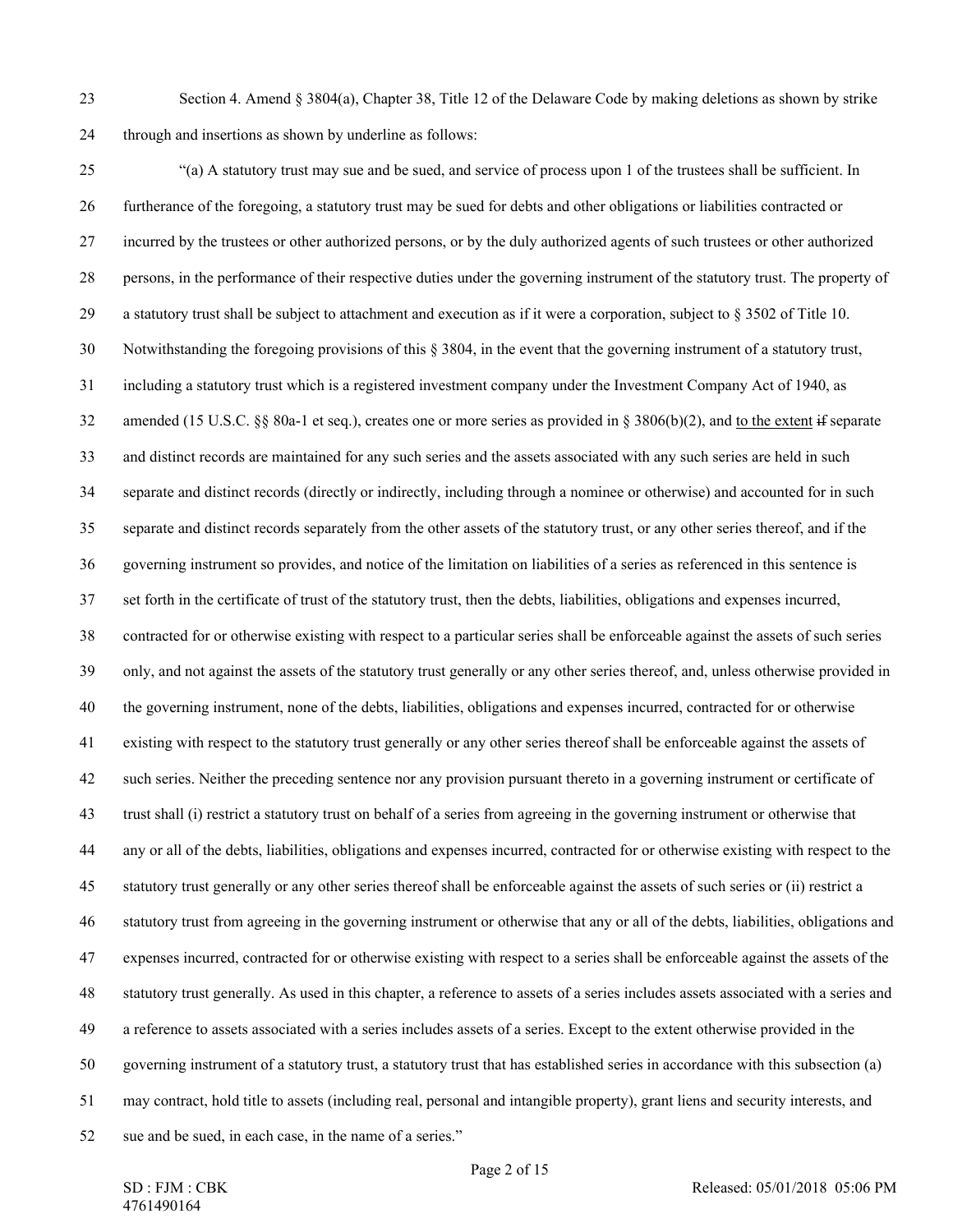53 Section 5. Amend § 3806(b)(7), Chapter 38, Title 12 of the Delaware Code by making deletions as shown by 54 strike through and insertions as shown by underline as follows:

55 "(7) May provide for the appointment, election or engagement, either as agents or

56 independent contractors of the statutory trust or as delegates of the trustees, of officers, employees,

57 managers or other persons who may manage the business and affairs of the statutory trust and may have

58 such titles and such relative rights, powers and duties as the governing instrument shall provide. Except to

59 the extent otherwise provided in the governing instrument of a statutory trust, the trustees shall choose and

60 supervise such officers, managers, employees and other persons;"

61 Section 6. Amend § 3806(f)(2), Chapter 38, Title 12 of the Delaware Code by making deletions as shown by strike 62 through and insertions as shown by underline as follows:

63 "(2) the beneficial owners may vote in person or by proxy, and such vote may be cast or such proxy may be 64 granted in writing, by means of electronic transmission or as otherwise permitted by applicable law. Unless otherwise 65 provided in a governing instrument, a consent transmitted by electronic transmission by a beneficial owner or by a person 66 or persons authorized to act for a beneficial owner shall be deemed to be written and signed for purposes of this subsection. 67 For purposes of this subsection, the term "electronic transmission" means any form of communication, not directly

68 involving the physical transmission of paper, including the use of or participation in 1 or more electronic networks or

69 databases (including 1 or more distributed electronic networks or databases), that creates a record that may be retained,

70 retrieved, and reviewed by a recipient thereof, and that may be directly reproduced in paper form by such a recipient

71 through an automated process. Unless otherwise provided in a governing instrument, if a person (whether or not then a

72 beneficial owner) consenting as a beneficial owner to any matter provides that such consent will be effective at a future

73 time (including a time determined upon the happening of an event), then such person shall be deemed to have consented as

74 a beneficial owner at such future time so long as such person is then a beneficial owner."

75 Section 7. Amend § 3806(g)(2), Chapter 38, Title 12 of the Delaware Code by making deletions as shown by 76 strike through and insertions as shown by underline as follows:

- 77 "(2) the trustee may vote in person or by proxy, and such vote may be cast or such proxy may be granted in 78 writing, by means of electronic transmission or as otherwise permitted by applicable law.
- 79 Unless otherwise provided in a governing instrument, a consent transmitted by electronic transmission by a trustee
- 80 or by a person or persons authorized to act for a trustee shall be deemed to be written and signed for purposes of this
- 81 subsection. For purposes of this subsection, the term "electronic transmission" means any form of communication, not
- 82 directly involving the physical transmission of paper, including the use of or participation in 1 or more electronic networks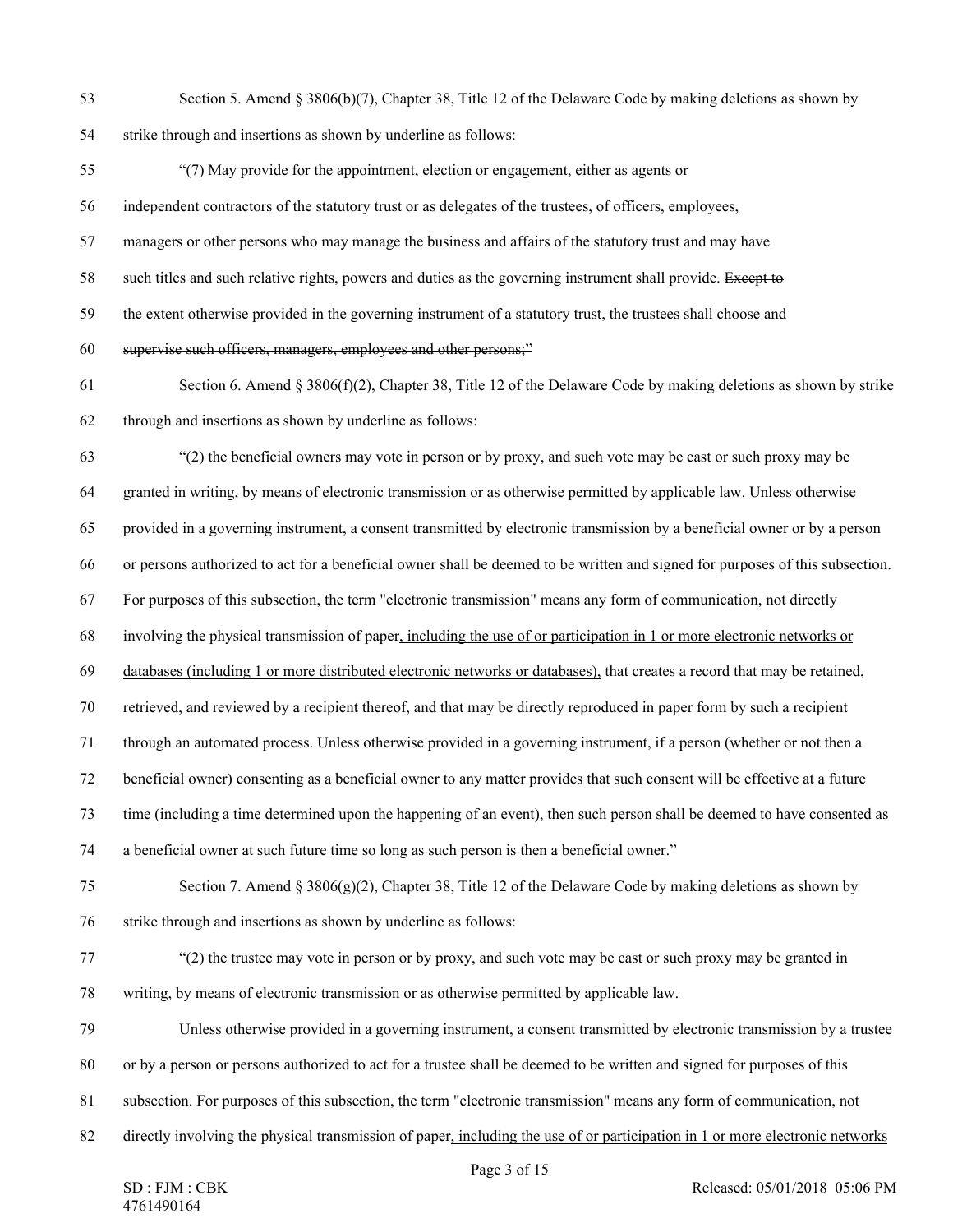83 or databases (including 1 or more distributed electronic networks or databases), that creates a record that may be retained, 84 retrieved, and reviewed by a recipient thereof, and that may be directly reproduced in paper form by such a recipient 85 through an automated process. Unless otherwise provided in a governing instrument, if a person (whether or not then a 86 trustee) consenting as a trustee to any matter provides that such consent will be effective at a future time (including a time 87 determined upon the happening of an event), then such person shall be deemed to have consented as a trustee at such future 88 time so long as such person is then a trustee."

89 Section 8. Amend § 3806(i), Chapter 38, Title 12 of the Delaware Code by making deletions as shown by strike 90 through and insertions as shown by underline as follows:

91 "(i) Except to the extent otherwise provided in the governing instrument of a statutory trust, a trustee of a statutory 92 trust has the power and authority to delegate to one or more other persons the trustee's rights, and powers or duties to 93 manage and control the business and affairs of the statutory trust, including to delegate to agents, officers and employees of 94 the trustee or the statutory trust, and to delegate by management agreement or other agreement with, or otherwise to, other 95 persons. Unless otherwise provided in the governing instrument of a statutory trust, such delegation by a trustee of a 96 statutory trust shall be irrevocable if it states that it is irrevocable. Except to the extent otherwise provided in the governing 97 instrument of a statutory trust, such delegation by a trustee of a statutory trust shall not cause the trustee to cease to be a 98 trustee of the statutory trust or cause the person to whom any such rights, and powers or duties have been delegated to be a 99 trustee of the statutory trust."

# 100 Section 9. Amend § 3806(k), Chapter 38, Title 12 of the Delaware Code by making deletions as shown by strike 101 through and insertions as shown by underline as follows:

102 "(k) A trustee, beneficial owner or an officer, employee, manager or other person designated in accordance with 103 subsection (b)(7) or (i) of the Section shall be fully protected in relying in good faith upon the records of the statutory trust 104 and upon information, opinions, reports or statements presented by another trustee, beneficial owner or officer, employee, 105 manager or other person designated in accordance with subsection (b)(7) or (i) of this Section, or by any other person as to 106 matters the trustee, beneficial owner or officer, employee, manager or other person designated in accordance with 107 subsection (b)(7) or (i) of this Section reasonably believes are within such other person's professional or expert 108 competence, including information, opinions, reports or statements as to the value and amount of the assets, liabilities, 109 profits or losses of the statutory trust, or the value and amount of assets or reserves or contracts, agreements or other 110 undertakings that would be sufficient to pay claims and obligations, or any other facts pertinent to the existence and amount 111 of assets from which distributions to beneficial owners or creditors might properly be paid."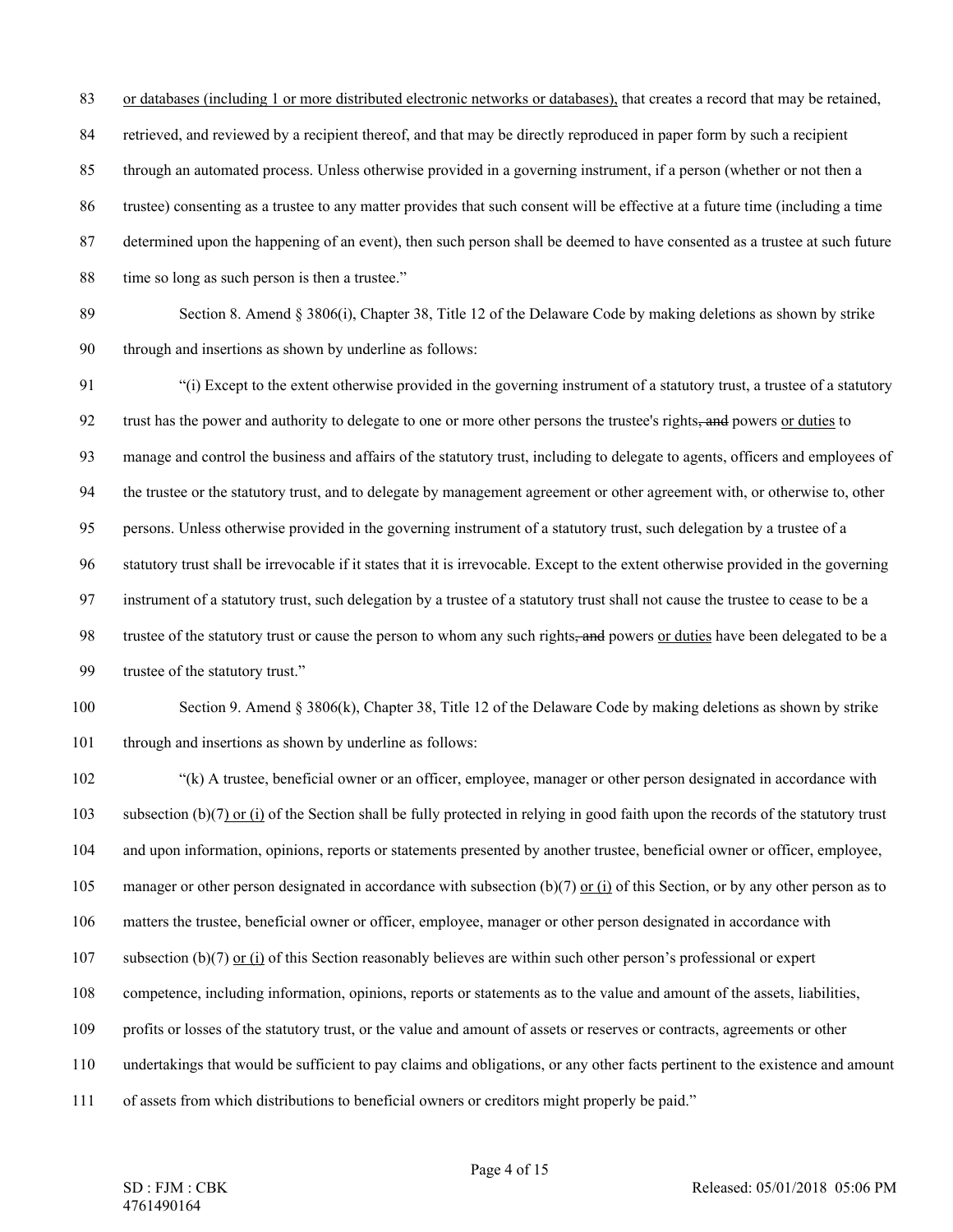| 112 | Section 10. Amend § 3806, Chapter 38, Title 12 of the Delaware Code by making deletions as shown by strike                       |
|-----|----------------------------------------------------------------------------------------------------------------------------------|
| 113 | through and insertions as shown by underline as follows:                                                                         |
| 114 | "(m) Except to the extent otherwise provided in the governing instrument of a statutory trust, a trustee shall have              |
| 115 | no duties or liabilities with respect to the selection, supervision, removal, decisions or actions of, or to exercise or perform |
| 116 | the rights, powers or duties of, an officer, employee, manager or other person acting pursuant to $\S 3806(b)(7)$ or a delegate  |
| 117 | acting pursuant to $$3806(i)$ :                                                                                                  |
| 118 | (i) to the extent such person is appointed, elected, engaged or made a delegate by an express provision of                       |
| 119 | the governing instrument or another agreement contemplated thereby;                                                              |
| 120 | (ii) to the extent the trustee is required to appoint, elect or engage, or delegate to, such person by an                        |
| 121 | express provision of the governing instrument or another agreement contemplated thereby and not pursuant to the                  |
| 122 | discretionary authority of the trustee;                                                                                          |
| 123 | (iii) to the extent a trustee makes an irrevocable delegation pursuant to $\S 3806(i)$ and pursuant to the                       |
| 124 | discretionary authority of the trustee, except to exercise the standard of care required of the trustee under the                |
| 125 | governing instrument or this subchapter in making such decisions when selecting such person and when                             |
| 126 | establishing the scope and terms of the delegation; or                                                                           |
| 127 | (iv) in all other cases, except to exercise the standard of care required of the trustee under the governing                     |
| 128 | instrument or this subchapter in making such decisions when selecting such person, when establishing the scope                   |
| 129 | and terms of the delegation and when reviewing such person's actions in order to monitor such person's                           |
| 130 | performance and compliance with the scope and terms of the delegation.                                                           |
| 131 | (n) Any officer, employee, manager or other person acting pursuant to $\S 3806(b)(7)$ or any delegate acting pursuant            |
| 132 | to §3806(i) shall comply with the scope and terms of the appointment, election, engagement or delegation and, except to the      |
| 133 | extent otherwise provided in the governing instrument of a statutory trust or the terms of such appointment, election,           |
| 134 | engagement or delegation, shall (i) exercise the rights, powers and duties subject to the standard of care required of the       |
| 135 | trustee under the governing instrument or this subchapter and (ii) be liable for failure to do so."                              |
| 136 | Section 11. Amend § 3808(c), Chapter 38, Title 12 of the Delaware Code by making deletions as shown by strike                    |
| 137 | through and insertions as shown by underline as follows:                                                                         |
| 138 | "(c) In the event that a statutory trust does not have perpetual existence, a statutory trust is dissolved and its affairs       |
| 139 | shall be wound up at the time or upon the happening of events specified in the governing instrument. If a governing              |
| 140 | instrument provides the manner in which a dissolution may be revoked, it may be revoked in that manner and, unless a             |
| 141 | governing instrument prohibits revocation of dissolution, then notwithstanding the happening of events specified in the          |
|     | Page 5 of 15                                                                                                                     |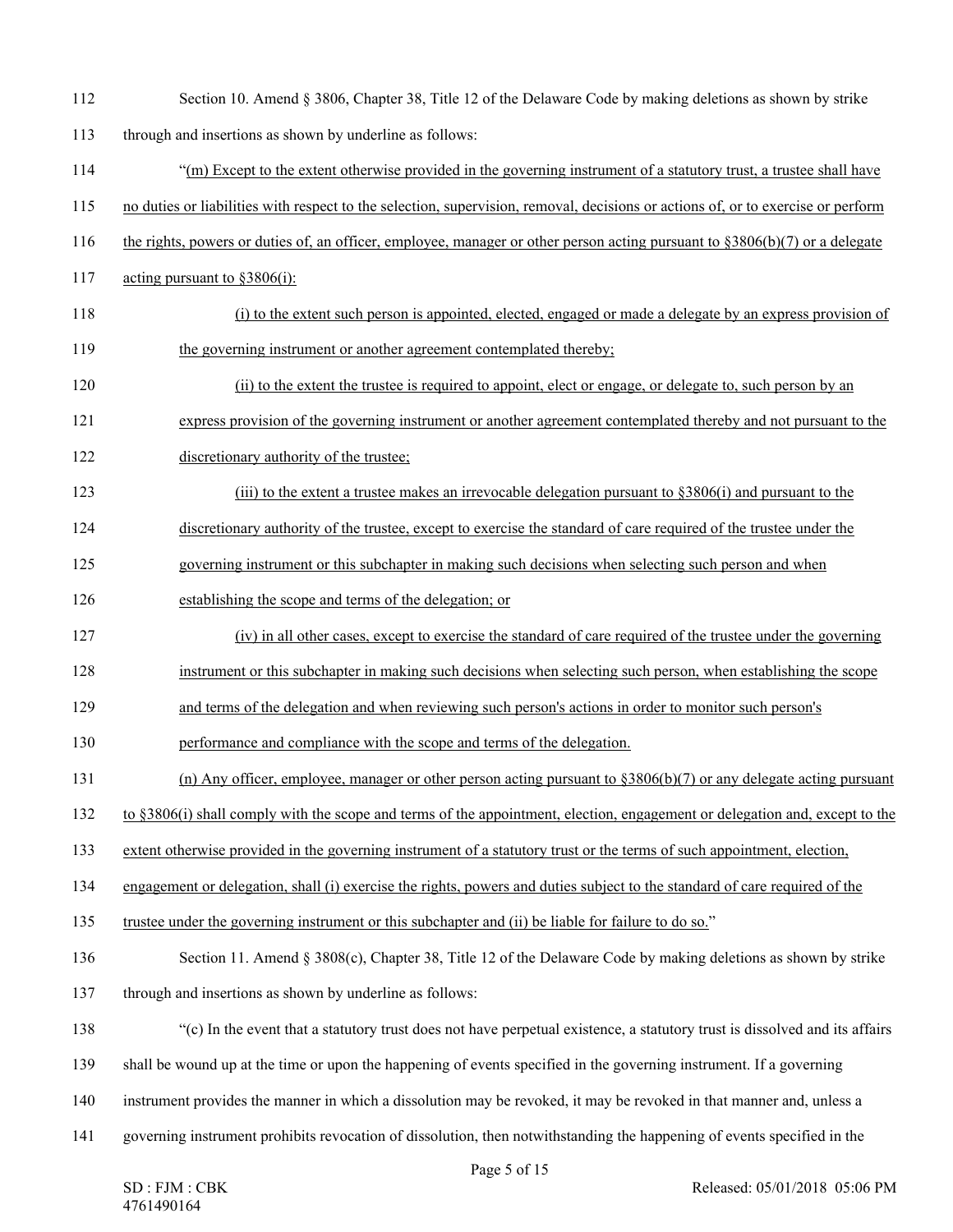142 governing instrument, the statutory trust shall not be dissolved and its affairs shall not be wound up if, prior to the filing of 143 a certificate of cancellation as provided in § 3810 of this Chapter, the statutory trust is continued, effective as of the 144 happening of such event,

145 (1) in the case of dissolution effected by the approval affirmative vote or written consent of the beneficial owners 146 or other persons, pursuant to such approval affirmative vote or written consent (and the approval of any beneficial owners 147 or other persons whose approval is required under the governing instrument to revoke a dissolution contemplated by this 148 clause), and

149 (2) in the case of dissolution at the time or upon the happening of events specified in a governing instrument (other 150 than a dissolution effected by the approval affirmative vote or written consent of the beneficial owners or other persons), 151 pursuant to such approval affirmative vote or written consent that, pursuant to the terms of the governing instrument, is

152 required to amend the provision of the governing instrument effecting such dissolution (and the approval of any beneficial

153 owners or other persons whose approval is required under the governing instrument to revoke a dissolution contemplated

154 by this clause). The provisions of this section shall not be construed to limit the accomplishment of a revocation of

155 dissolution by other means permitted by law."

156 Section 12. Amend § 3808(g), Chapter 38, Title 12 of the Delaware Code by making deletions as shown by strike 157 through and insertions as shown by underline as follows:

158 "(g) Upon dissolution of a series of a statutory trust established in accordance with  $\S 3804(a)$ , the persons who 159 under the governing instrument of the statutory trust are responsible for winding up such series' affairs may, in the name of 160 the statutory trust and for and on behalf of the statutory trust and such series, take all actions with respect to the series as are 161 permitted under § 3808(d) and shall provide for the claims and obligations of the series and distribute the assets of the

162 series as provided under § 3808(e). Any person, including any trustee, who under the governing instrument is responsible

163 for winding up such series' affairs who has complied with § 3808(e) shall not be personally liable to the claimants of the

164 dissolved series by reason of such person's actions in winding up the series."

165 Section 13. Amend § 3810(d), Chapter 38, Title 12 of the Delaware Code by making deletions as shown by strike 166 through and insertions as shown by underline as follows:

167 "(d) A certificate of trust shall be cancelled upon the dissolution and the completion of winding up of a statutory

168 trust, or upon the filing of a certificate of merger or consolidation if the statutory trust is not the surviving or resulting

169 person entity in a merger or consolidation, or upon the future effective date or time of a certificate of merger or

170 consolidation if the trust is not the surviving or resulting person entity in a merger or consolidation, or upon the filing of a

171 certificate of transfer, or upon the future effective date or time of a certificate of transfer, or upon the filing of a certificate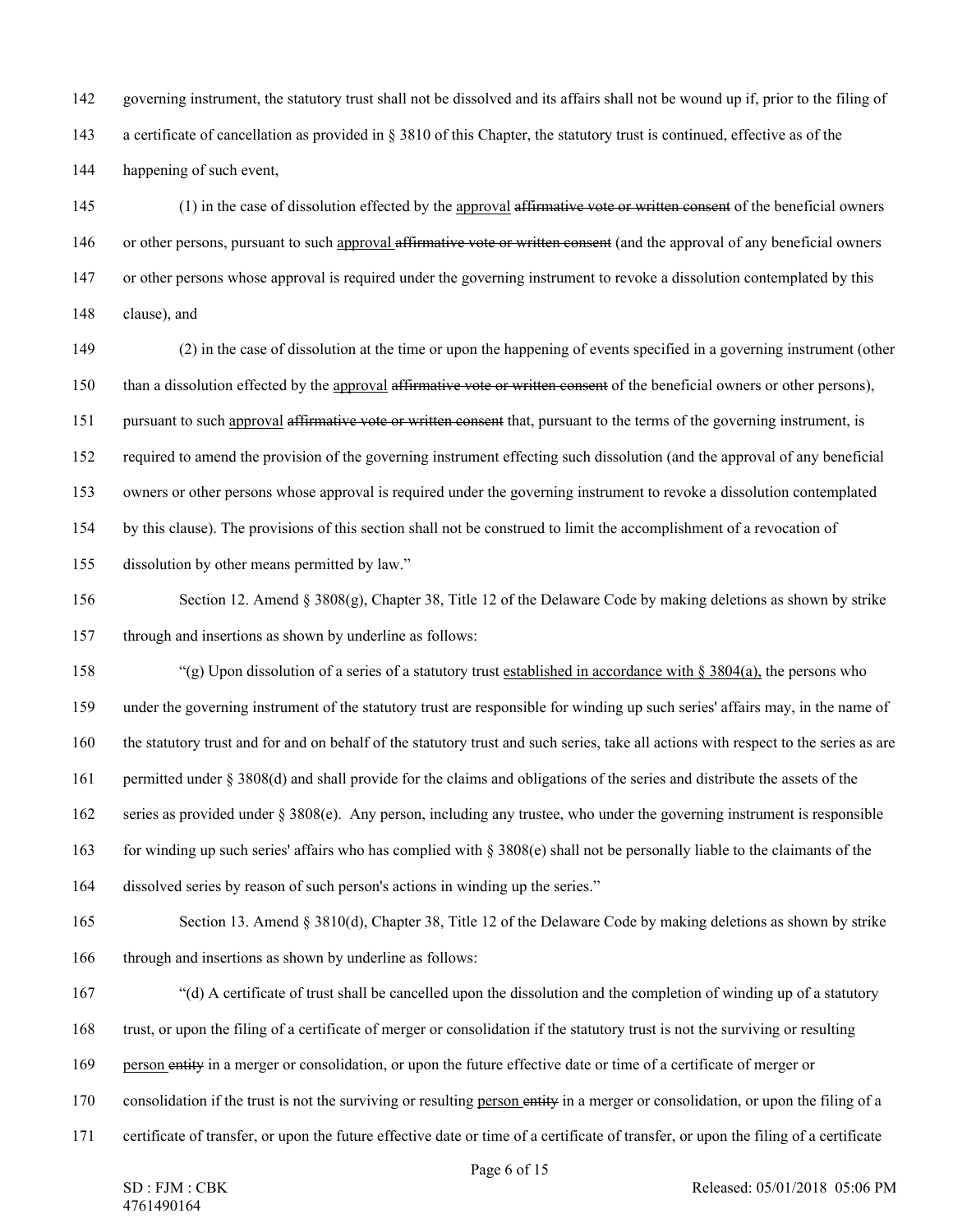172 of conversion to non-Delaware other business entity or upon the future effective date or time of a certificate of conversion

173 to non-Delaware entity. A certificate of cancellation shall be filed in the office of the Secretary of State and set forth:

- 174 (1) The name of the statutory trust;
- 175 (2) The date of filing of its certificate of trust;
- 176 (3) The future effective date or time (which shall be a date or time certain) of cancellation if it is not to be 177 effective upon the filing of the certificate; and
- 

178 (4) Any other information the trustee determines to include therein.

179 A certificate of cancellation that is filed in the office of the Secretary of State prior to the dissolution or the

180 completion of winding up of a statutory trust may be corrected as an erroneously executed certificate of cancellation by

181 filing with the office of the Secretary of State a certificate of correction of such certificate of cancellation in accordance

182 with § 3810(e). The Secretary of State shall not issue a certificate of good standing with respect to a statutory trust if its

- 183 certificate of trust is cancelled."
- 184 Section 14. Amend § 3812(f), Chapter 38, Title 12 of the Delaware Code by making deletions as shown by strike 185 through and insertions as shown by underline as follows:

186 "(f) The fact that a certificate of trust is on file in the Office of the Secretary of State is notice that the person entity

187 formed in connection with the filing of the certificate of trust is a statutory trust formed under the laws of the State of

188 Delaware and is notice of all other facts set forth therein which are required to be set forth in a certificate of trust by

189 § 3810(a)(1) and (2) of this Title and is notice of the limitation on liability of a series of a statutory trust which is permitted

190 to be set forth in a certificate of trust by § 3804(a) of this Title."

191 Section 15. Amend § 3814(a), Chapter 38, Title 12 of the Delaware Code by making deletions as shown by strike 192 through and insertions as shown by underline as follows:

193 "(a) The name of each statutory trust as set forth in its certificate of trust must be such as to distinguish it upon the 194 records of the office of the Secretary of State from the name of any corporation, partnership, limited partnership, statutory

195 trust, limited liability company or registered series of a  $\Theta$  imited liability company reserved, registered, formed or

196 organized under the laws of the State of Delaware or qualified to do business or registered as a foreign corporation, foreign

197 partnership, foreign limited partnership, foreign statutory trust or foreign limited liability company in the State of Delaware;

198 provided, however, that a statutory trust may register under any name which is not such as to distinguish it upon the records

- 199 of the office of the Secretary of State from the name of any domestic or foreign corporation, partnership, limited
- 200 partnership, or foreign statutory trust or limited liability company or registered series of a limited liability company
- 201 reserved, registered, formed or organized under the laws of the State of Delaware with the written consent of the other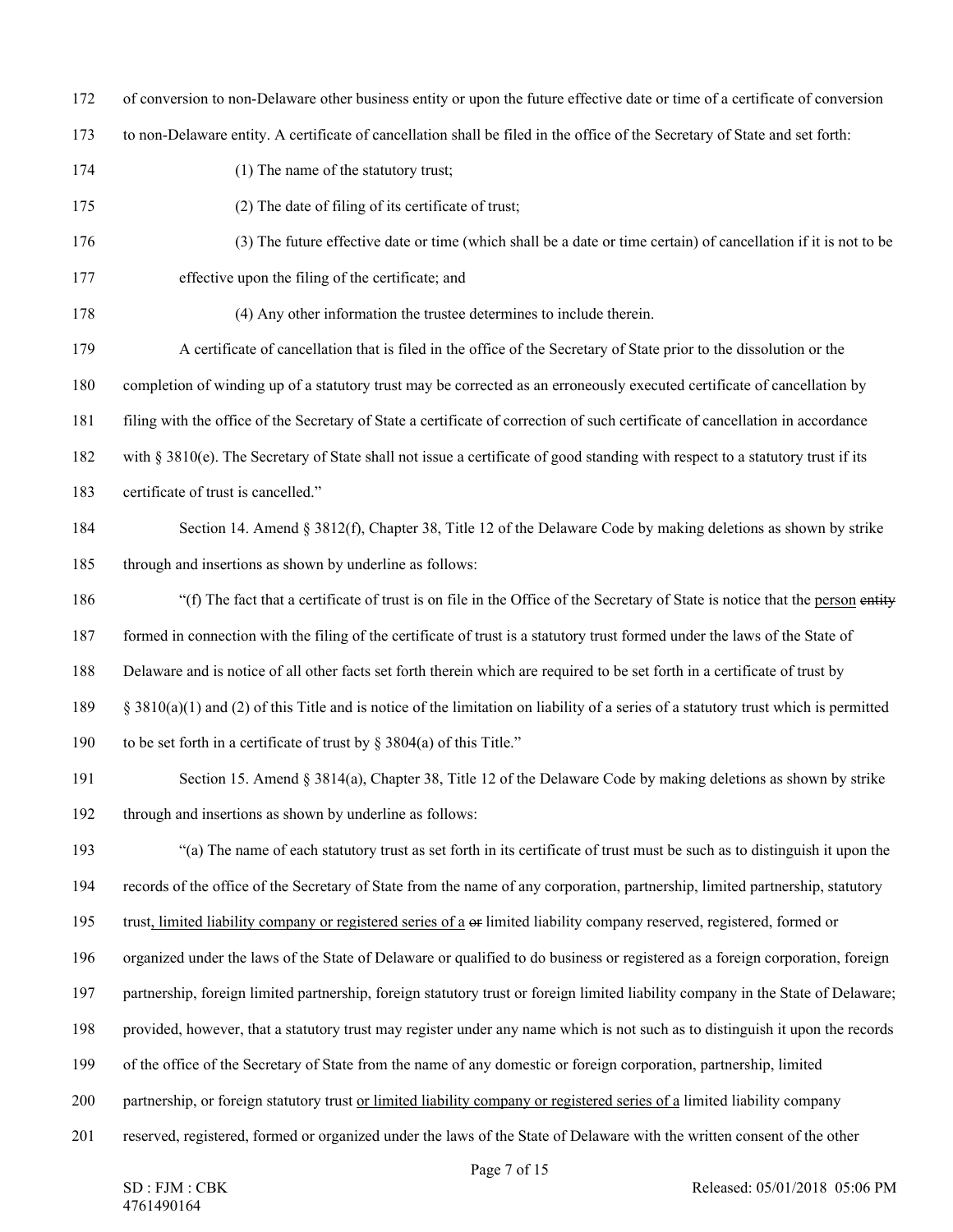202 corporation, partnership, limited partnership, foreign statutory trust, limited liability company or registered series of a or 203 limited liability company, which written consent shall be filed with the Secretary of State, provided further, that, if on July 204 31, 2011 a statutory trust is registered (with the consent of another statutory trust) under a name which is not such as to 205 distinguish it upon the records in the office of the Secretary of State from the name on such records of such other domestic 206 statutory trust, it shall not be necessary for any such statutory trust to amend its certificate of trust to comply with this 207 subsection." 208 Section 16. Amend § 3815(b), Chapter 38, Title 12 of the Delaware Code by making deletions as shown by strike 209 through and insertions as shown by underline as follows: 210 "(b) If a statutory trust is merging or consolidating under this section, the statutory trust or other business entity 211 surviving or resulting in or from the merger or consolidation shall file a certificate of merger or consolidation in the office 212 of the Secretary of State. The certificate of merger or consolidation shall state: 213 (1) The name, jurisdiction of formation or organization and type of person entity of each of the statutory 214 trusts or other business entities which is to merge or consolidate; 215 (2) That an agreement of merger or consolidation has been approved and executed by each of the 216 statutory trusts or other business entities which is to merge or consolidate; 217 (3) The name of the surviving or resulting statutory trust or other business entity; 218 (4) In the case of a merger in which a statutory trust is the surviving person entity, such amendments, if 219 any, to the certificate of trust of the surviving statutory trust to change its name, registered office or registered 220 agent as are desired to be effected by the merger; 221 (5) The future effective date or time (which shall be a date or time certain) of the merger or consolidation 222 if it is not to be effective upon the filing of the certificate of merger or consolidation; 223 (6) That the executed agreement of merger or consolidation is on file at the principal place of business of 224 the surviving or resulting statutory trust or other business entity, and shall state the address thereof; 225 (7) That a copy of the agreement of merger or consolidation will be furnished by the surviving or 226 resulting statutory trust or other business entity, on request and without cost, to any beneficial owner of any 227 statutory trust or any person holding an interest in any other business entity which is to merge or consolidate; and 228 (8) If the surviving or resulting person entity is not a statutory trust or other business entity formed or 229 organized or existing under the laws of the State of Delaware, a statement that such surviving or resulting other 230 business entity agrees that it may be served with process in the State in any action, suit or proceeding for the 231 enforcement of any obligation of any statutory trust which is to merge or consolidate, irrevocably appointing the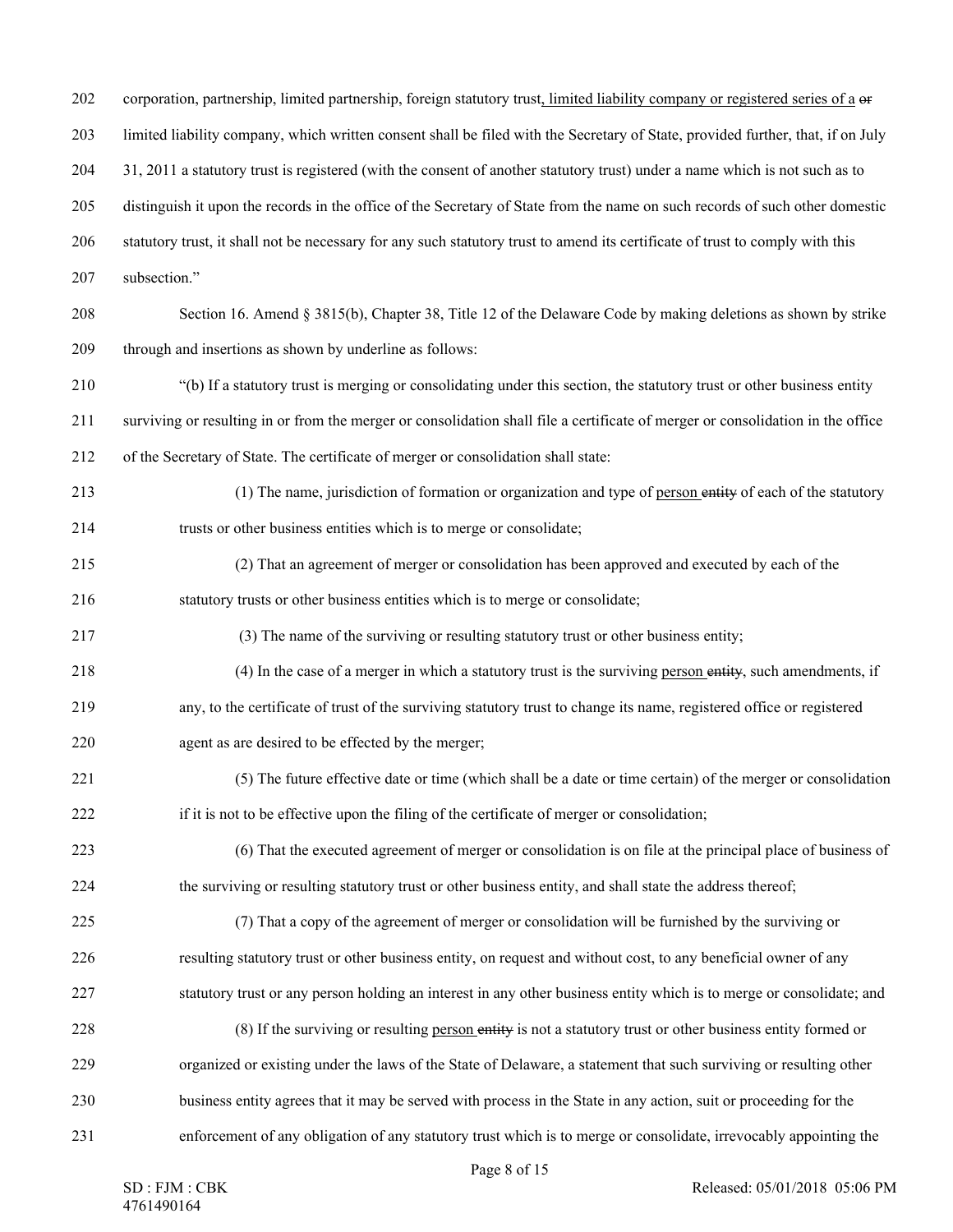232 Secretary of State as its agent to accept service of process in any such action, suit or proceeding and specifying the 233 address to which a copy of such process shall be mailed to it by the Secretary of State. Process may be served upon 234 the Secretary of State under this subsection by means of electronic transmission but only as prescribed by the 235 Secretary of State. The Secretary of State is authorized to issue such rules and regulations with respect to such 236 service as the Secretary of State deems necessary or appropriate. In the event of service hereunder upon the 237 Secretary of State, the plaintiff in any such action, suit or proceeding shall furnish the Secretary of State with the 238 address specified in the certificate of merger or consolidation provided for in this section and any other address 239 which the plaintiff may elect to furnish, together with copies of such process as required by the Secretary of State, 240 and the Secretary of State shall notify such surviving or resulting other business entity thereof at all such addresses 241 furnished by the plaintiff by letter. Such letter shall be sent by a mail or courier service that includes a record of 242 mailing or deposit with the courier and a record of delivery evidenced by the signature of the recipient. Such letter 243 shall enclose a copy of the process and any other papers served upon the Secretary of State. It shall be the duty of 244 the plaintiff in the event of such service to serve process and any other papers in duplicate, to notify the Secretary 245 of State that service is being made pursuant to this subsection, and to pay the Secretary of State the sum of \$50 for 246 use of the State of Delaware, which sum shall be taxed as part of the costs in the proceeding, if the plaintiff shall 247 prevail therein. The Secretary of State shall maintain an alphabetical record of any such process setting forth the 248 name of the plaintiff and defendant, the title, docket number and nature of the proceedings in which process has 249 been served upon him, the return date thereof, and the day and hour when the service was made. The Secretary of 250 State shall not be required to retain such information for a period longer than 5 years from his receipt of the service 251 of process."

252 Section 17. Amend § 3815(e), Chapter 38, Title 12 of the Delaware Code by making deletions as shown by strike 253 through and insertions as shown by underline as follows:

254 "(e) A certificate of merger or consolidation shall act as a certificate of cancellation for a statutory trust which is 255 not the surviving or resulting person entity in the merger or consolidation. A certificate of merger that sets forth any 256 amendment in accordance with subsection (b)(4) of this Section shall be deemed to be an amendment to the certificate of 257 trust of the statutory trust, and the statutory trust shall not be required to take any further action to amend its certificate of 258 trust under § 3810 of this Chapter with respect to such amendments set forth in the certificate of merger. Whenever this 259 Section requires the filing of a certificate of merger or consolidation, such requirement shall be deemed satisfied by the 260 filing of an agreement of merger or consolidation containing the information required by this Section to be set forth 261 in the certificate of merger or consolidation."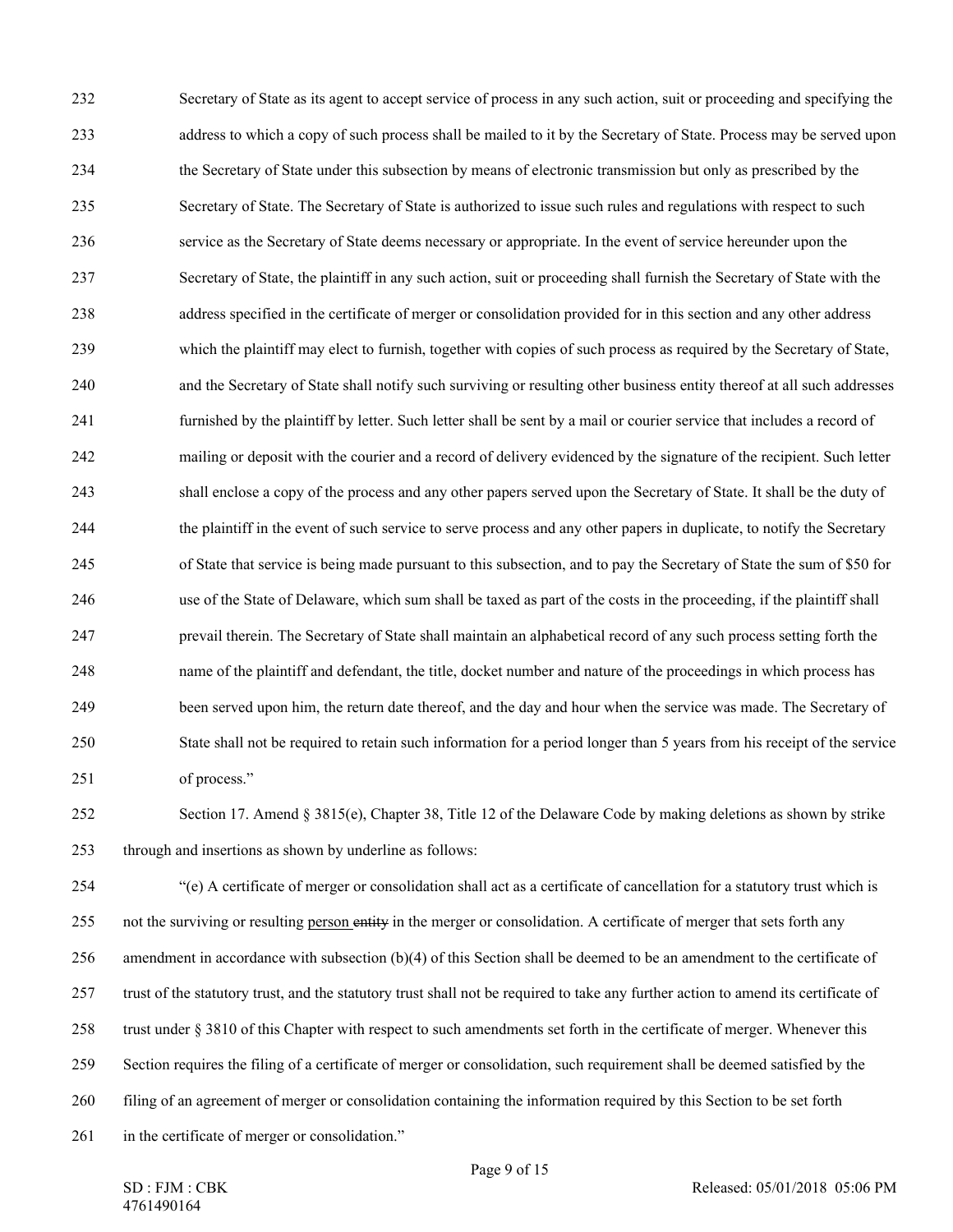262 Section 18. Amend §  $3815(g)$ , Chapter 38, Title 12 of the Delaware Code by making deletions as shown by strike 263 through and insertions as shown by underline as follows:

264 "(g)When any merger or consolidation shall have become effective under this section, for all purposes of the laws 265 of the State of Delaware, all of the rights, privileges and powers of each of the statutory trusts and other business entities 266 that have merged or consolidated, and all property, real, personal and mixed, and all debts due to any of said statutory trusts 267 and other business entities, as well as all other things and causes of action belonging to each of such statutory trusts and 268 other business entities, shall be vested in the surviving or resulting statutory trust or other business entity, and shall 269 thereafter be the property of the surviving or resulting statutory trust or other business entity as they were of each of the 270 statutory trusts and other business entities that have merged or consolidated, and the title to any real property vested by 271 deed or otherwise, under the laws of the State of Delaware, in any of such statutory trusts and other business entities, shall 272 not revert or be in any way impaired by reason of this chapter; but all rights of creditors and all liens upon any property of 273 any of said statutory trusts and other business entities shall be preserved unimpaired, and all debts, liabilities and duties of 274 each of the said statutory trusts and other business entities that have merged or consolidated shall thenceforth attach to the 275 surviving or resulting statutory trust or other business entity, and may be enforced against it to the same extent as if said 276 debts, liabilities and duties had been incurred or contracted by it. Unless otherwise agreed, a merger or consolidation of a 277 statutory trust, including a statutory trust which is not the surviving or resulting person entity in the merger or 278 consolidation, shall not require such statutory trust to wind up its affairs under Section 3808(d) of this title or pay any of its 279 liabilities and distribute its assets under Section 3808(e) of this title, and the merger or consolidation shall not constitute the 280 dissolution of such statutory trust." 281 Section 19. Amend § 3819(d), Chapter 38, Title 12 of the Delaware Code by making deletions as shown by strike 282 through and insertions as shown by underline as follows:

283 "(d) A statutory trust may maintain its records in other than a written form, including on, by means of, or in the

284 form of any information storage device, method, or 1 or more electronic networks or databases (including 1 or more

285 distributed electronic networks or databases), if such form is capable of conversion into a written form within a reasonable 286 time."

287 Section 20. Amend § 3820(f), Chapter 38, Title 12 of the Delaware Code by making deletions as shown by strike 288 through and insertions as shown by underline as follows:

289 "(f) Unless otherwise agreed, for all purposes of the laws of the State of Delaware, the converting other business 290 entity shall not be required to wind up its affairs or pay its liabilities and distribute its assets, and the conversion shall not be

291 deemed to constitute a dissolution of such other business entity and shall constitute a continuation of the existence of the

Page 10 of 15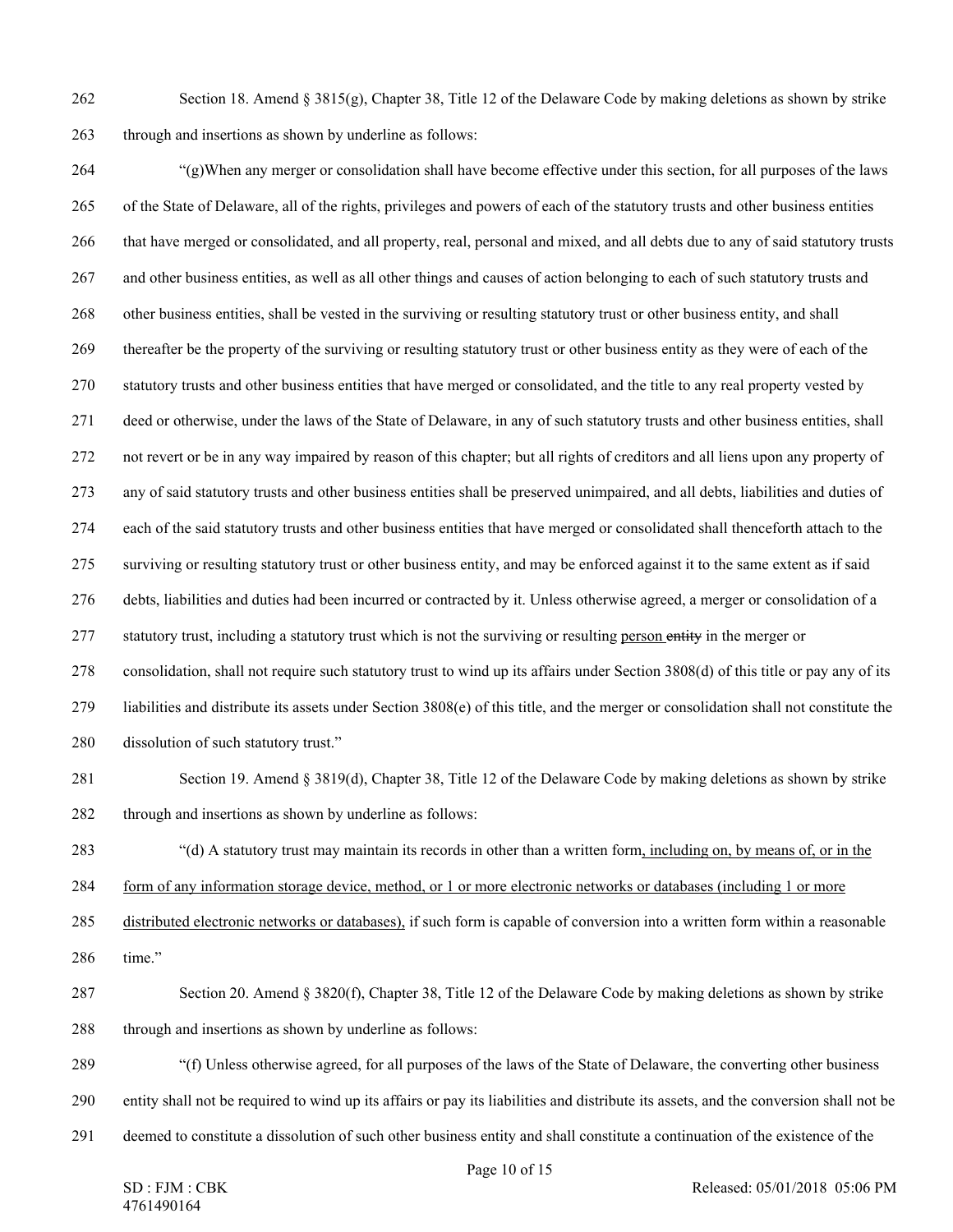- 292 converting other business entity in the form of a statutory trust. When the other business entity has been converted to a
- 293 statutory trust pursuant to this section, the statutory trust shall, for all purposes of the laws of the State of Delaware, be
- 294 deemed to be the same person entity as the converting other business entity."
- 295 Section 21. Amend § 3821(d), Chapter 38, Title 12 of the Delaware Code by making deletions as shown by strike 296 through and insertions as shown by underline as follows:
- 297 "(d) In connection with a conversion of a statutory trust to an other business entity pursuant to this Section, rights
- 298 or securities of, or interests in, the statutory trust which is to be converted may be exchanged for or converted into cash,
- 299 property, rights or securities of, or interests in, the other business entity into which the statutory trust is being converted or,
- 300 in addition to or in lieu thereof, may be exchanged for or converted into cash, property, rights or securities of, or interests
- 301 in, another statutory trust or any other business entity, may remain outstanding or may be cancelled."
- 302 Section 22. Amend § 3821(h), Chapter 38, Title 12 of the Delaware Code by making deletions as shown by strike 303 through and insertions as shown by underline as follows:
- 304 "(h) When a statutory trust has been converted to an other business entity pursuant to this Section, the other 305 business entity shall, for all purposes of the laws of the State of Delaware, be deemed to be the same person entity as the 306 statutory trust. When any conversion becomes effective under this Section, for all purposes of the laws of the State of 307 Delaware, all of the rights, privileges and powers of the statutory trust that has converted, and all property, real, personal 308 and mixed, and all debts due to such statutory trust, as well as all other things and causes of action belonging to such 309 statutory trust, shall remain vested in the other business entity to which such statutory trust has converted and shall be the 310 property of such other business entity, and the title to any real property vested by deed or otherwise in such statutory 311 trust shall not revert or be in any way impaired by reason of this Chapter; but all rights of creditors and all liens upon any 312 property of such statutory trust shall be preserved unimpaired, and all debts, liabilities and duties of the statutory trust that 313 has converted shall remain attached to the other business entity to which such statutory trust has converted, and may be 314 enforced against it to the same extent as if said debts, liabilities and duties had originally been incurred or contracted by it 315 in its capacity as such other business entity. The rights, privileges, powers and interests in property of the statutory trust that 316 has converted, as well as the debts, liabilities and duties of such statutory trust, shall not be deemed, as a consequence of the 317 conversion, to have been transferred to the other business entity to which such statutory trust has converted for any purpose 318 of the laws of the State of Delaware."
- 319 Section 23. Amend § 3822(i), Chapter 38, Title 12 of the Delaware Code by making deletions as shown by strike 320 through and insertions as shown by underline as follows: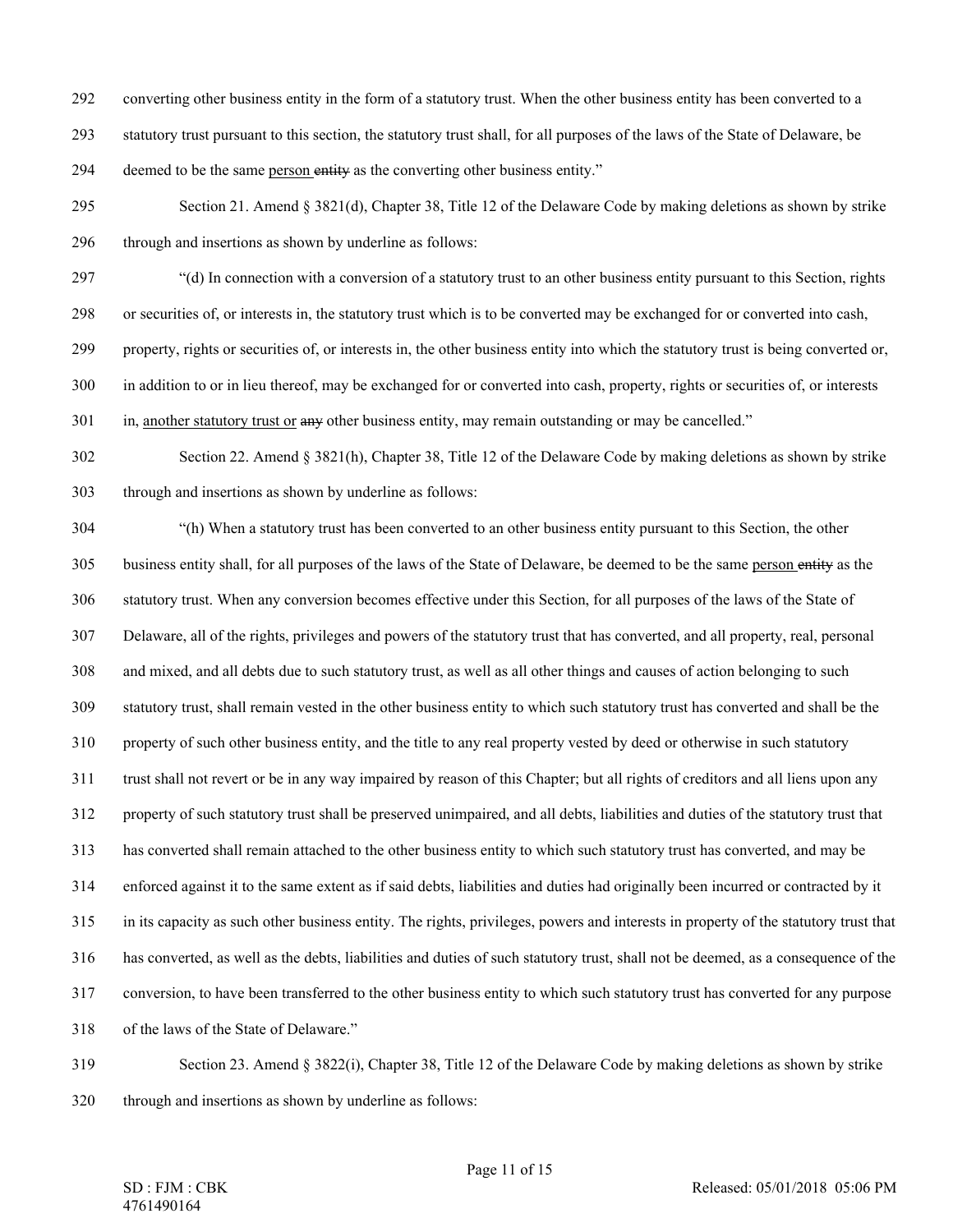321 "(i) When a non-United States entity has become domesticated as a statutory trust pursuant to this Section, the 322 statutory trust shall, for all purposes of the laws of the State of Delaware, be deemed to be the same person entity as the 323 domesticating non-United States entity. Unless otherwise agreed, for all purposes of the laws of the State of Delaware, the 324 domesticating non-United States entity shall not be required to wind up its affairs or pay its liabilities and distribute its 325 assets, and the domestication shall not be deemed to constitute a dissolution of such non-United States entity and shall 326 constitute a continuation of the existence of the domesticating non-United States entity in the form of a domestic statutory 327 trust. If, following domestication, a non-United States entity that has become domesticated as a statutory trust continues its 328 existence in the foreign country or other foreign jurisdiction in which it was existing immediately prior to domestication, 329 the statutory trust and such non-United States entity shall, for all purposes of the laws of the State of Delaware, constitute a 330 single person entity formed, incorporated, created or otherwise having come into being, as applicable, and existing under 331 the laws of the State of Delaware and the laws of such foreign country or other foreign jurisdiction." 332 Section 24. Amend § 3822(j), Chapter 38, Title 12 of the Delaware Code by making deletions as shown by strike 333 through and insertions as shown by underline as follows:

334 "(j) In connection with a domestication hereunder, rights or securities of, or interests in, the non-United States 335 entity that is to be domesticated as a domestic statutory trust may be exchanged for or converted into cash, property, rights 336 or securities of, or interests in, such domestic statutory trust or, in addition to or in lieu thereof, may be exchanged for or 337 converted into cash, property, rights or securities of, or interests in, another domestic statutory trust or other person entity, 338 may remain outstanding or may be cancelled."

339 Section 25. Amend § 3823(e), Chapter 38, Title 12 of the Delaware Code by making deletions as shown by strike 340 through and insertions as shown by underline as follows:

341 "(e) If a statutory trust files a certificate of transfer and continuance, after the time the certificate of transfer and 342 continuance becomes effective, the statutory trust shall continue to exist as a statutory trust of the State of Delaware, and 343 the laws of the State of Delaware, including the provisions of this Chapter, shall apply to the statutory trust, to the same 344 extent as prior to such time. So long as a statutory trust continues to exist as a statutory trust of the State of Delaware 345 following the filing of a certificate of transfer and continuance, the continuing statutory trust and the other business entity 346 formed, incorporated, created or that otherwise came into being as a consequence of the transfer of the statutory trust to, or 347 its domestication in, a foreign country or other foreign jurisdiction shall, for all purposes of the laws of the State of 348 Delaware, constitute a single person entity formed, incorporated, created or otherwise having come into being, as 349 applicable, and existing under the laws of the State of Delaware and the laws of such foreign country or other foreign

350 jurisdiction."

SD : FJM : CBK 4761490164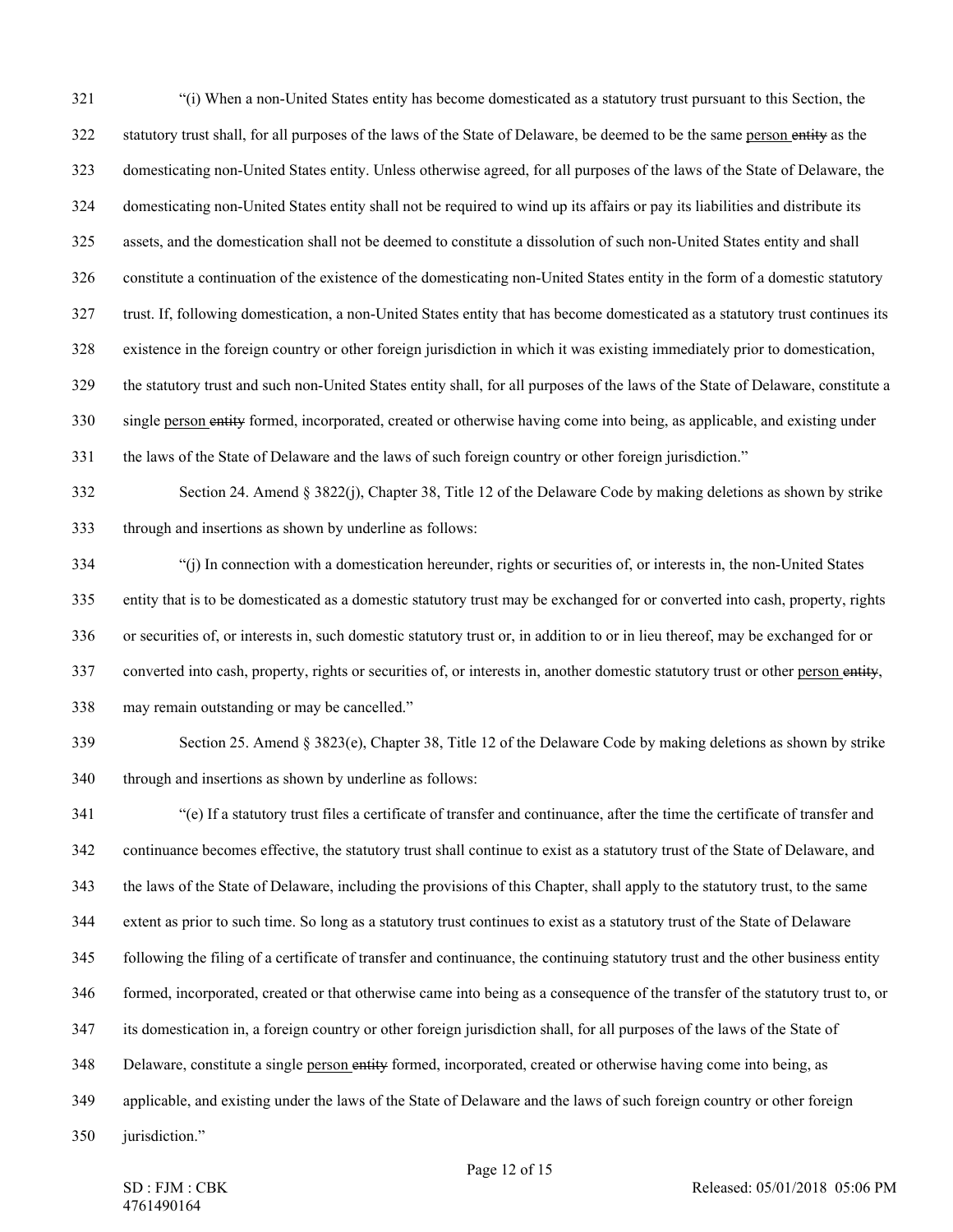351 Section 26. Amend § 3823(f), Chapter 38, Title 12 of the Delaware Code by making deletions as shown by strike 352 through and insertions as shown by underline as follows:

353 "(f) In connection with a transfer or domestication of a statutory trust to or in another jurisdiction pursuant to 354 subsection (a) of this Section, rights or securities of, or interests in, such statutory trust may be exchanged for or converted 355 into cash, property, rights or securities of, or interests in, the other business entity in which the statutory trust will exist in 356 such other jurisdiction as a consequence of the transfer or domestication or, in addition to or in lieu thereof, may be 357 exchanged for or converted into cash, property, rights or securities of, or interests in, any other person business entity, may 358 remain outstanding or may be cancelled."

359 Section 27. Amend § 3823(g), Chapter 38, Title 12 of the Delaware Code by making deletions as shown by strike 360 through and insertions as shown by underline as follows:

361 "(g) When a statutory trust has transferred or domesticated out of the State of Delaware pursuant to this Section, 362 the transferred or domesticated other business entity shall, for all purposes of the laws of the State of Delaware, be deemed 363 to be the same person entity as the statutory trust. When any transfer or domestication of a statutory trust out of the State of 364 Delaware shall have become effective under this Section, for all purposes of the laws of the State of Delaware, all of the 365 rights, privileges and powers of the statutory trust that has transferred or domesticated, and all property, real, personal and 366 mixed, and all debts due to such statutory trust, as well as all other things and causes of action belonging to such statutory 367 trust, shall remain vested in the transferred or domesticated other business entity and shall be the property of such 368 transferred or domesticated other business entity, and the title to any real property vested by deed or otherwise in such 369 statutory trust shall not revert or be in any way impaired by reason of this Chapter; but all rights of creditors and all liens 370 upon any property of such statutory trust shall be preserved unimpaired, and all debts, liabilities and duties of the statutory 371 trust that has transferred or domesticated shall remain attached to the transferred or domesticated other business entity, and 372 may be enforced against it to the same extent as if said debts, liabilities and duties had originally been incurred or 373 contracted by it in its capacity as the transferred or domesticated other business entity. The rights, privileges, powers and 374 interests in property of the statutory trust that has transferred or domesticated, as well as the debts, liabilities and duties of 375 such statutory trust, shall not be deemed, as a consequence of the transfer or domestication out of the State of Delaware, to 376 have been transferred to the transferred or domesticated other business entity for any purpose of the laws of the State of 377 Delaware."

378 Section 28. This Act shall become effective August 1, 2018.

## **SYNOPSIS**

This bill makes the following changes to Delaware Statutory Trust Act (the "Act") to keep it current and to maintain its national preeminence. The following is a section-by-section review of the proposed amendments of the Act.

Page 13 of 15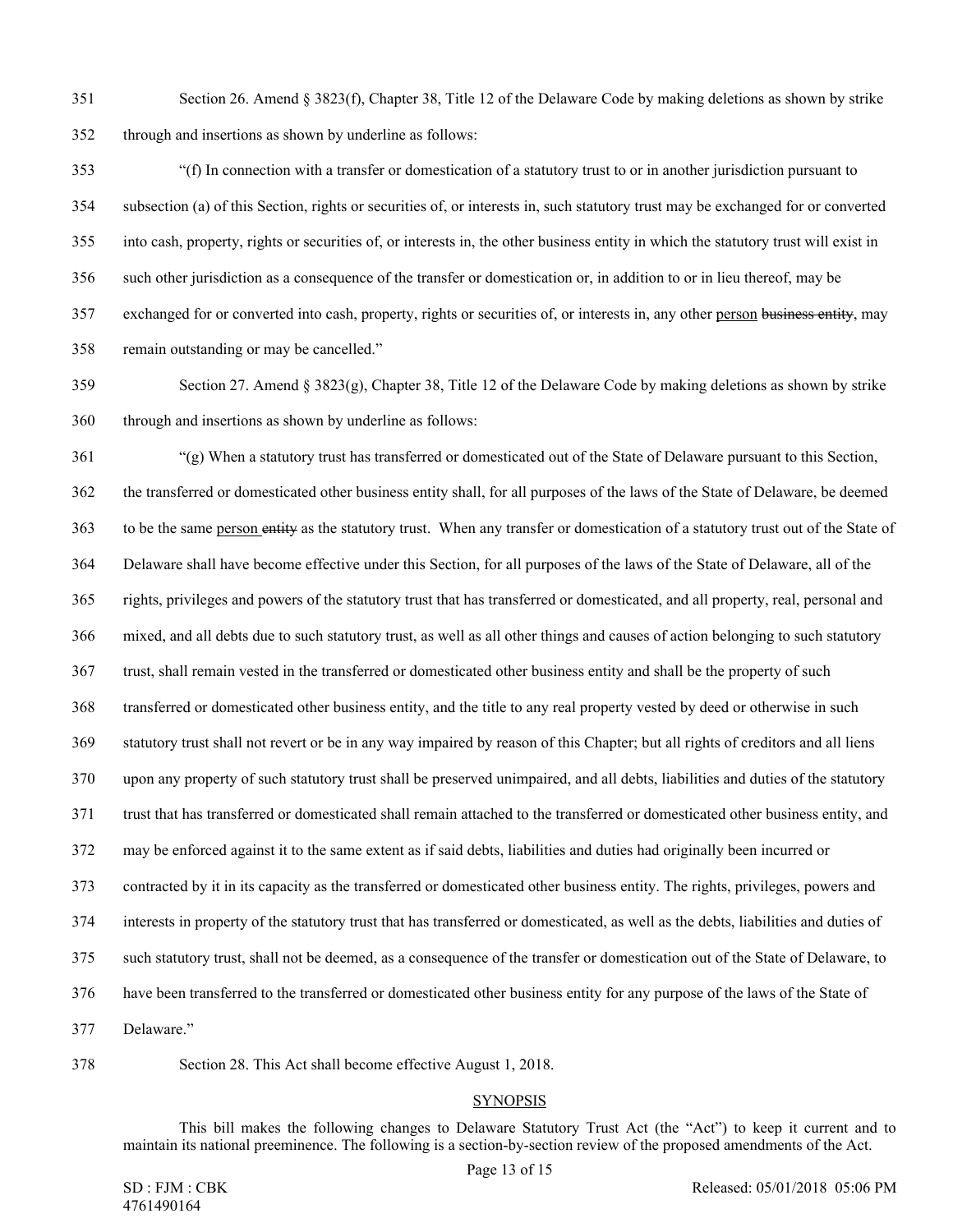Section 1. This section amends  $\S$  3801(a) of the Act to further the State of Delaware's initiative to implement policies enhancing the State's position as a leader in the adoption of distributive electronic network and database technologies (including what is commonly referred to as "blockchain" or "distributed ledger technology") by providing that the registration of a beneficial interest in a statutory trust may be evidenced electronically, including by means of an electronic database or network, including distributed electronic networks or databases.

Section 2. This section amends § 3802(b) of the Act to correct a typo.

Section 3. This section amends  $\S 3803(c)$  of the Act to clarify that protection from personal liability extends to any person to whom a trustee has delegated its rights, powers or duties to manage and control the business and affairs of the statutory trust pursuant to § 3806(i) of the Act, and to include the trustees in the list of persons who are excluded from the confines of § 3803(c) of the Act, in each case except to the extent otherwise provided in the governing instrument.

Section 4. This section amends § 3804(a) of the Act to make a clarifying change to the wording of such section.

Section 5. This section amends  $\S$  3806(b)(7) of the Act to remove the default duty of the trustee to choose and supervise the officers, managers, employees or other persons of such agents and independent contractors of the statutory trust, or delegates of the trustee appointed, elected or engaged to manage the business and affairs of the trust, such default duty being replaced by new § 3806(m).

Section 6. This section amends § 3806(f)(2) of the Act to further the State of Delaware's initiative to implement policies enhancing the State's position as a leader in the adoption of distributive electronic network and database technologies (including what is commonly referred to as "blockchain" or "distributed ledger technology") by providing that a vote or a proxy of the beneficial owners may be provided by electronic transmission, including by use of electronic networks or databases, including distributed electronic networks or databases.

Section 7. This section amends § 3806(g)(2) of the Act to further the State of Delaware's initiative to implement policies enhancing the State's position as a leader in the adoption of distributive electronic network and database technologies (including what is commonly referred to as "blockchain" or "distributed ledger technology") by providing that the vote of the trustees may be provided by electronic transmission, including by use of electronic networks or databases, including distributed electronic networks or databases.

Section 8. This section amends § 3806(i) of the Act to clarify that a trustee may delegate its duties to manage and control the business and affairs of the statutory trust.

Section 9. This section amends § 3806(k) of the Act to clarify that a person to which a trustee has delegated its rights, powers or duties to manage the business and affairs of the statutory trust under  $\S$  3806(i) shall be provided protections for good faith reliance on certain records, information opinions, reports or statements obtained in the performance of its delegated duties.

Section 10. This section amends § 3806 of the Act to provide for the circumstances in which a trustee's duties and liabilities will be limited for the actions of an officer, employee, manager or other person acting pursuant to § 3806(b)(7) or a delegate acting pursuant to  $\S 3806(i)$  of the Act. This section further provides for the default standard of care required of any person acting pursuant to  $\S 3806(b)(7)$  and  $\S 3806(i)$  of the Act.

Section 11. This section amends § 3808(c) of the Act to recognize that an affirmative vote or written consent are not the sole methods of approval by the beneficial owners.

Section 12. This section amends § 3808(g) of the Act to clarify that § 3808(g) only applies to series formed in accordance with § 3804(a).

Section 13. This section amends  $\S 3810(d)$  of the Act to remove the undefined term "entity" and replace it with "Person," a term defined in § 3801(f) of the Act.

Section 14. This section amends  $\S 3812(f)$  of the Act to remove the undefined term "entity" and replace it with "Person," a term defined in  $\S$  3801(f) of the Act.

Section 15. This section amends § 3814(a) of the Act to further restrict the use of names of statutory trusts to those that can be distinguished from registered series of limited liability companies.

Section 16. This section amends § 3815(b) of the Act to remove the undefined term "entity" and replace it with "Person," a term defined in § 3801(f) of the Act.

Section 17. This section amends § 3815(e) of the Act to remove the undefined term "entity" and replace it with "Person," a term defined in § 3801(f) of the Act.

Section 18. This section amends § 3815(g) of the Act to remove the undefined term "entity" and replace it with "Person," a term defined in § 3801(f) of the Act.

Section 19. This section amends  $\S 3819(d)$  of the Act to further the State of Delaware's initiative to implement policies enhancing the State's position as a leader in the adoption of distributive electronic network and database technologies (including what is commonly referred to as "blockchain" or "distributed ledger technology") by providing that the records of a statutory trust may be maintained by means of any information storage device, method or an electronic database or network, including distributed electronic networks or databases.

Section 20. This section amends  $\S 3820(f)$  of the Act to remove the undefined term "entity" and replace it with "Person," a term defined in  $\S$  3801(f) of the Act.